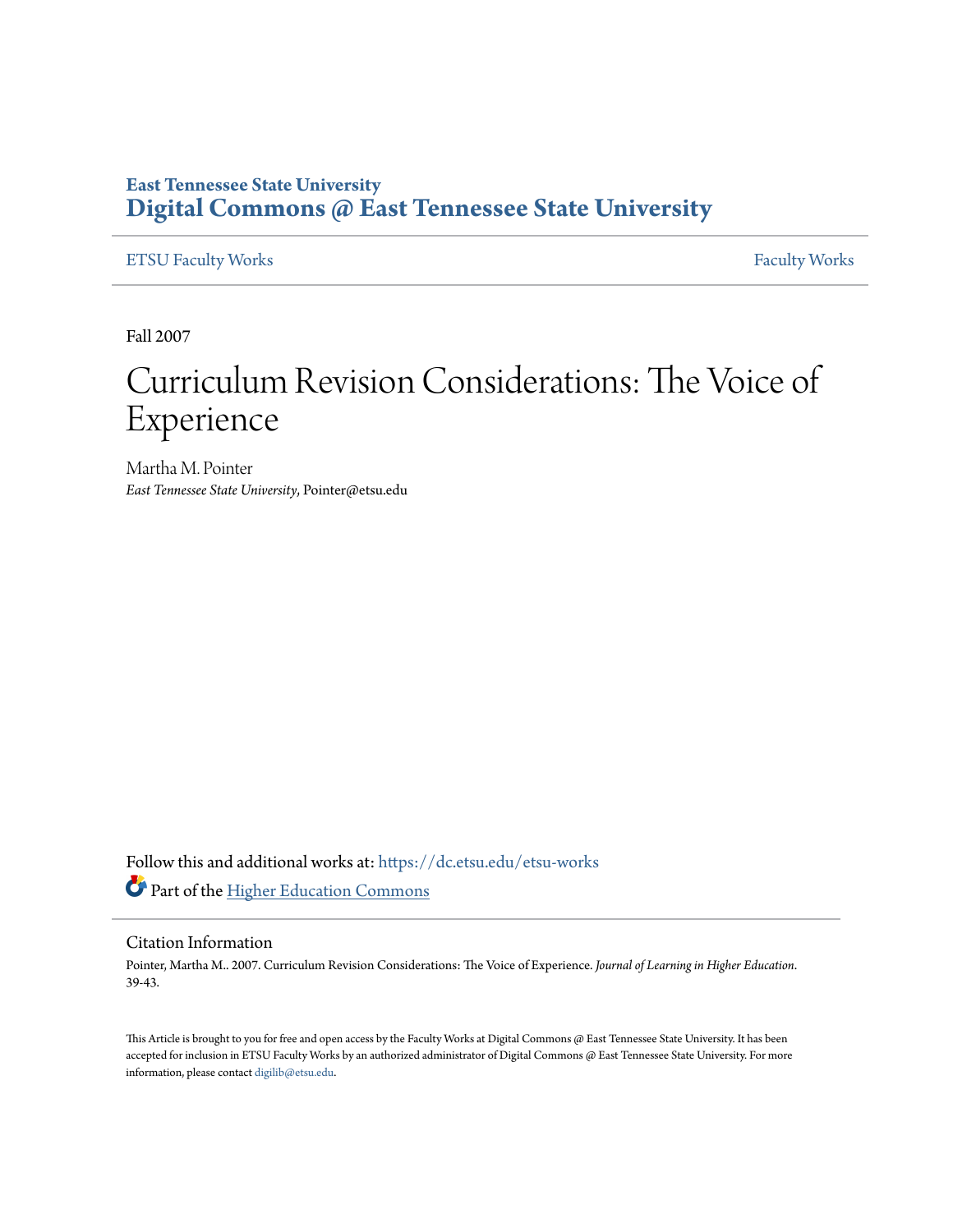# Curriculum Revision Considerations: The Voice of Experience

#### **Copyright Statement**

© 2007 JW Press. This document was published with permission by the publisher. It was originally published in *[Journal of Learning in Higher Education](http://jwpress.com/JLHE/JLHE.htm)*.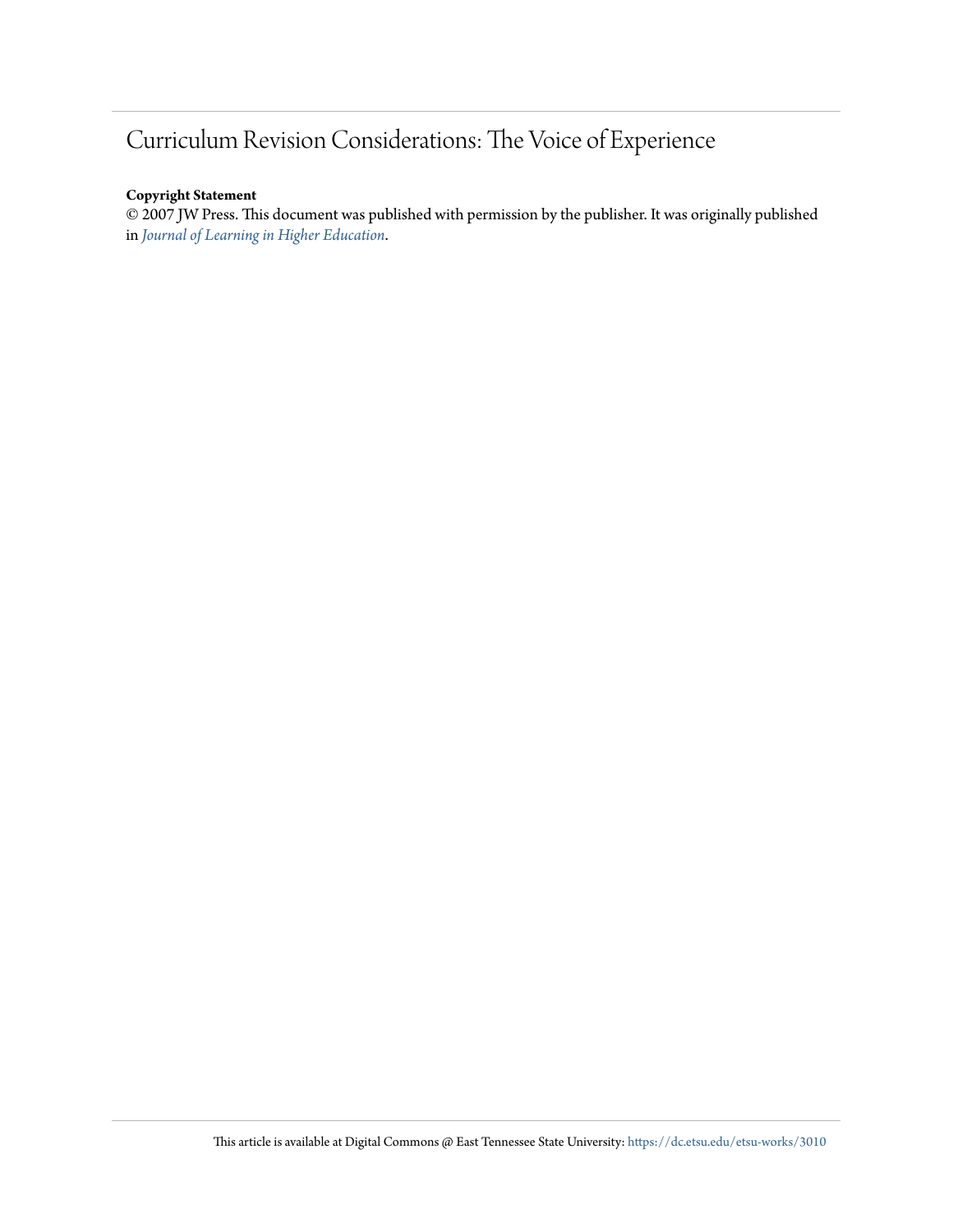### CURRICULUM REVISION CONSIDERATIONS: The Voice of Experience

#### Martha M. Pointer

Associate Dean College of Business and Technology East Tennessee State University

#### *Abstract*

*Curriculum revision is one of the most daunting challenges facing faculty. The process is full of pitfalls and hurdles. However, these problems can be overcome. In the following discussion, the ten things that must be considered are listed and evaluated. Although many of the factors appear to be self-evident, programs often find them to be insurmountable hurdles. The paper discusses such potential problems as faculty involvement, planning activities, resources, and stakeholder considerations. By keeping these warnings in mind, a curriculum revision can be a rewarding and productive endeavor.*

#### **Introduction**

A curriculum revision is one of the most daunting challenges facing faculty. The process is full of pitfalls and hurdles. However, these problems can be overcome. In the following discussion, the ten things that must be considered are listed and evaluated.

East Tennessee State University (ETSU) began a Master of Business Administration (MBA) program review in 2004. The existing program had been in effect since 1991, at which time it was considered a state-of-the-art program. However, in the intervening years, changes in the environment indicated changes in the program needed to be addressed.

The curriculum consisted of 13 courses (39 credit hours), many of which were team-taught by crossfunctional faculty, and the program was a general business degree with no options to specialize. Also, competitive programs in the local area and on-line were infringing on the traditional market for ETSU's MBA program. Potential students were requesting a shorter program and a program with specializations. The faculty were no longer team-teaching the courses, so the cross-functional aspect of the curriculum was lost. As a result, a committee was appointed, by the Dean, to study the current MBA program and to determine if there were ways to address the problems.

As the committee worked through the three-year process of reviewing and revising the MBA program, a number of hurdles were encountered and overcome. The following discussion includes a number of lessons the committee learned.

#### **Number 1: Involve faculty in the revision discussion.**

The faculty of the program have valuable information about the program. For example, they know the type of students in the program and their learning abilities. Faculty also know the course content and, in many cases, know the weaknesses of the courses. Their input into the process of curriculum revision is very valuable, but many of them may be resistant to change – especially when they feel "their course" is threatened.

Leaving faculty out of the curriculum revision process invites resistance to the proposed changes. When the University of Wisconsin – Madison redesigned its MBA program, Dean Michael Knetter determined to allow the entire faculty to be involved in the process. He stated "Every dean will have a strong view of what should happen in a curriculum redesign. It's better, however, to provide the information and resources faculty need to make good decisions…." (Bisoux 2005)

The University of South Alabama College of Nursing addressed the problem of faculty resistance to change through the use of the Nominal Group Technique. A faculty retreat was held, and the participants were asked to identify the strengths and weaknesses of the current undergraduate nursing program. This approach led to faculty involvement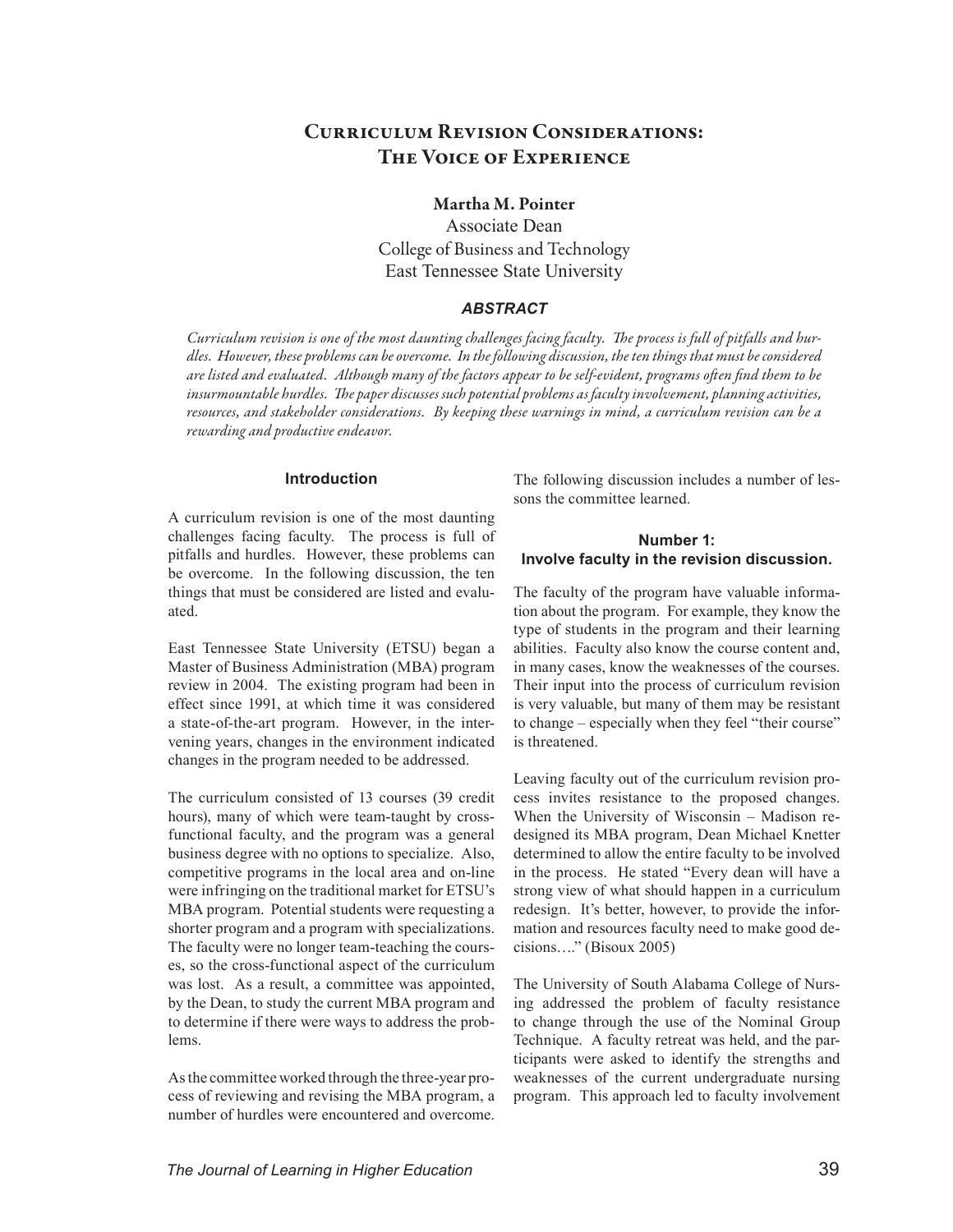in the curriculum process and enthusiasm for the resulting program. (Davis, et. al. 1998)

ETSU invited faculty from all disciplines to be a part of the MBA Committee. Over the three years, membership of the committee changed as faculty left the university or resigned from the committee due to lack of interest. Those faculty members who remained on the committee were dedicated to creating the best possible MBA program the university could offer. The changes made to the program came from the faculty on the committee and from other faculty who provided input through e-mail and open faculty discussions held throughout the three years. As a result, the new MBA program is a product of the faculty – not the administration – and there was unanimous approval of the revision.

#### **Number 2: Consider why a change is necessary.**

There are many reasons why a curriculum may need to be revised. Changes in resources, changes in the material covered, and changes in faculty are just a few of the causes of need to revise a curriculum. However, consideration must be given to changes other than curriculum changes that could fix problems within a program. The first steps taken by ETSU's MBA Committee was to determine why the program needed to change. Data collected by the committee indicated that constituents perceived some strengths and weaknesses in the program, and the committee then addressed the weaknesses identified, while retaining the indicated strengths.

As a result, a number of courses were retained, some were eliminated, and some new courses were added. In keeping with the idea that students need to build their skills from one course to another, the sequencing of the courses was planned so that material learned in one course could be applied in the following courses, i.e., statistics should be one of the first courses taken so that the material could be applied in the Operations and Technology Strategy course, the Marketing Strategy course, and the Culminating Experience course.

#### **Number 3: Have a plan.**

When the decision has been made to consider curriculum revision, a plan must be formulated and the goals of the revision must be stated. The first step is to decide who is going to oversee the revision. When

ETSU decided to review its current Master of Business Administration program, the Associate Dean for Graduate Studies was designated the as person to supervise the review. Then a cross-functional, volunteer faculty committee was formed. The committee decided the first step was to gather information.

Surveys were designed and distributed to students, alumni, faculty, employers, and the college Board of Advisors. Also, a benchmarking study was conducted to determine how the ETUS MBA program stacked up relative to other MBA programs. The data from these sources established that a revision of the MBA program was necessary, so the committee commenced the revision process.

Once a determination to revise a program has been made, an agreement as to the goals of the revision must be determined. The ETSU committee decided to reduce the number of hours in the curriculum, include concentrations in the curriculum, eliminated team-taught courses, and update the content of the curriculum.

#### **Number 4: Consider stakeholders.**

Stakeholders are an important source of information about the needs of a program. Students, alumni, faculty, and employers should be allowed to provide their insights into the needs of the program. Figure 1 illustrates the various stakeholders who provide inputs to a curriculum revision. When ETSU was considering a revision of the MBA program, surveys were conducted soliciting information from students, alumni, faculty, the Board of Advisors, and employers. The data from the survey indicated changes needed to be made in the length of the program, the availability of concentrations, and the content of the program. For example, the survey results of the alumni and faculty of ETSU indicated the Research Methods and Statistics course contained too much material on research methods and not enough material on statistics. The result of this weakness was the modification of the course; however, the entire curriculum did not need to be revised.

Other stakeholders also need to be considered. For example, the University of Arkansas at Fort Smith (UAFS) undertook a zero-based undergraduate curriculum revision that resulted in an innovative and creative approach. However, the proposed curriculum did not take into consideration the needs of the transfers from two-year feeder schools. As a result,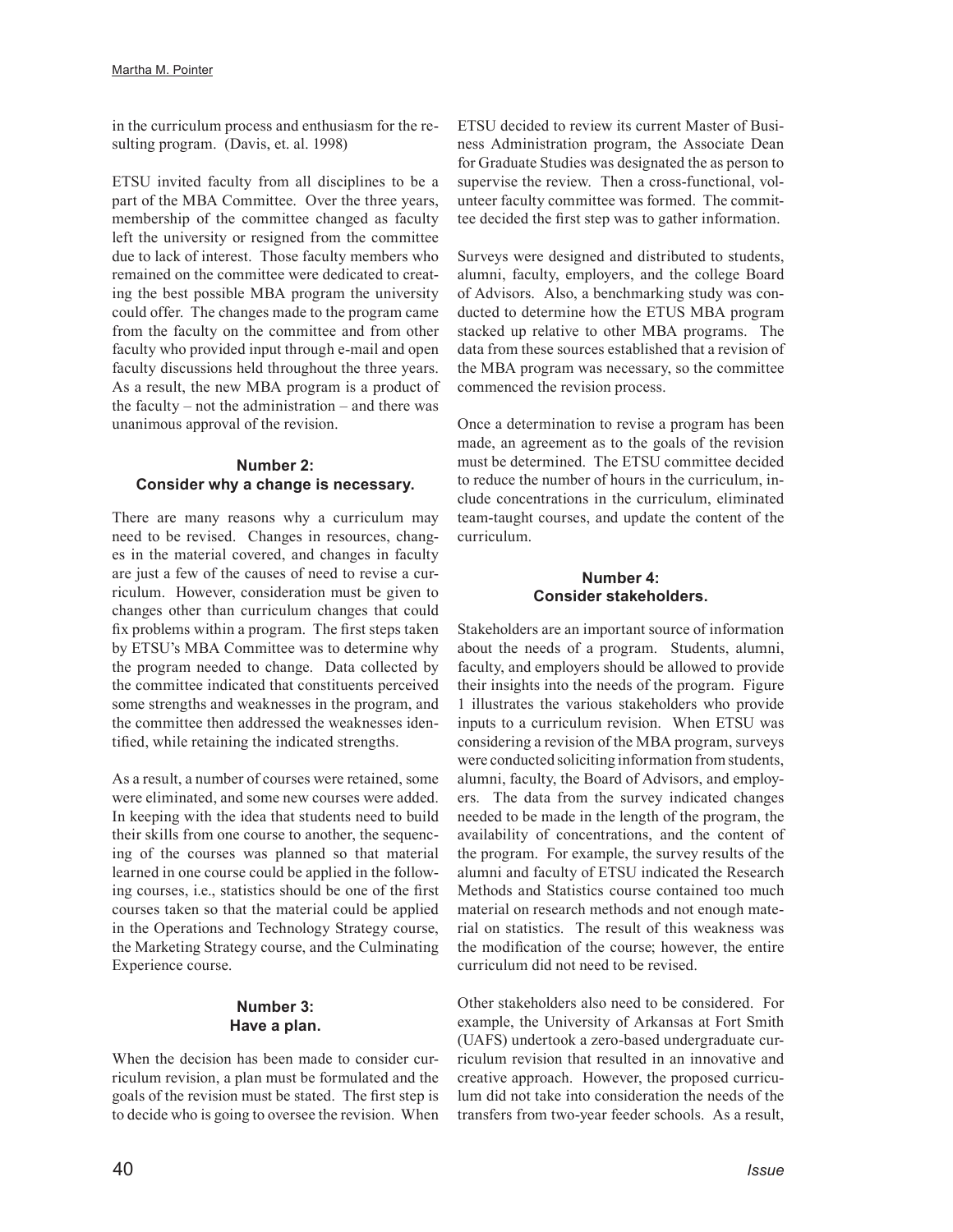the proposed curriculum was modified to allow students to transfer most of their previous courses into the UAFS program. (Hale and Tanner 2006)

One of the weaknesses identified by employers, alumni, and students was the lack of a student's ability to specialize in a functional area. Therefore, concentrations were added to the program. Another weakness identified by the stakeholders was the length of the program. The consensus appeared to be that the program should be able to be completed in a maximum of four semesters. As a result, the committee determined that the maximum number of credit hours for the MBA program should be thirty-six. Other weaknesses discussed in the surveys were related to specific courses and the content of the courses. Those areas were addressed through the content revisions of the courses.

sociation of Schools and Colleges (SACS), and the Tennessee Board of Regents.

The AACSB Eligibility Procedures and Accreditation Standards for Business Accreditation states in Standard 18 that MBA programs should contain elements that provide students with the following: (1) Capacity to lead in organizational situations, (2) Capacity to apply knowledge in new and unfamiliar circumstances through a conceptual understanding of relevant disciplines, and (3) Capacity to adapt and innovate to solve problems, to cope with unforeseen events, and to manage in unpredictable environments. (AACSB 2007) This standard resulted in the design of an added course to the MBA curriculum entitled "Strategic Leadership."

The Commission on Colleges of the Southern Association of Colleges and Schools states in section

#### FIGURE 1 INPUTS REGARDING PROGRAM



#### **Number 5: Consider accreditation agencies' and governmental requirements.**

When revising a program, consideration must be given to the guidelines provided by accrediting agencies. For example, when revising the MBA program at ETSU, three agencies' criteria were considered: the Association to Advance Collegiate Schools of Business International (AACSB), the Southern As3.6.2 of Principles of Accreditation: Foundations for Quality Enhancement that "The institution structures its graduate curricula … to ensure ongoing student engagement in research and/or appropriate professional practice and training experiences." (COCSACS 2006) As a result, the current experiential learning course, "Strategic Experience," was retained in the revised curriculum.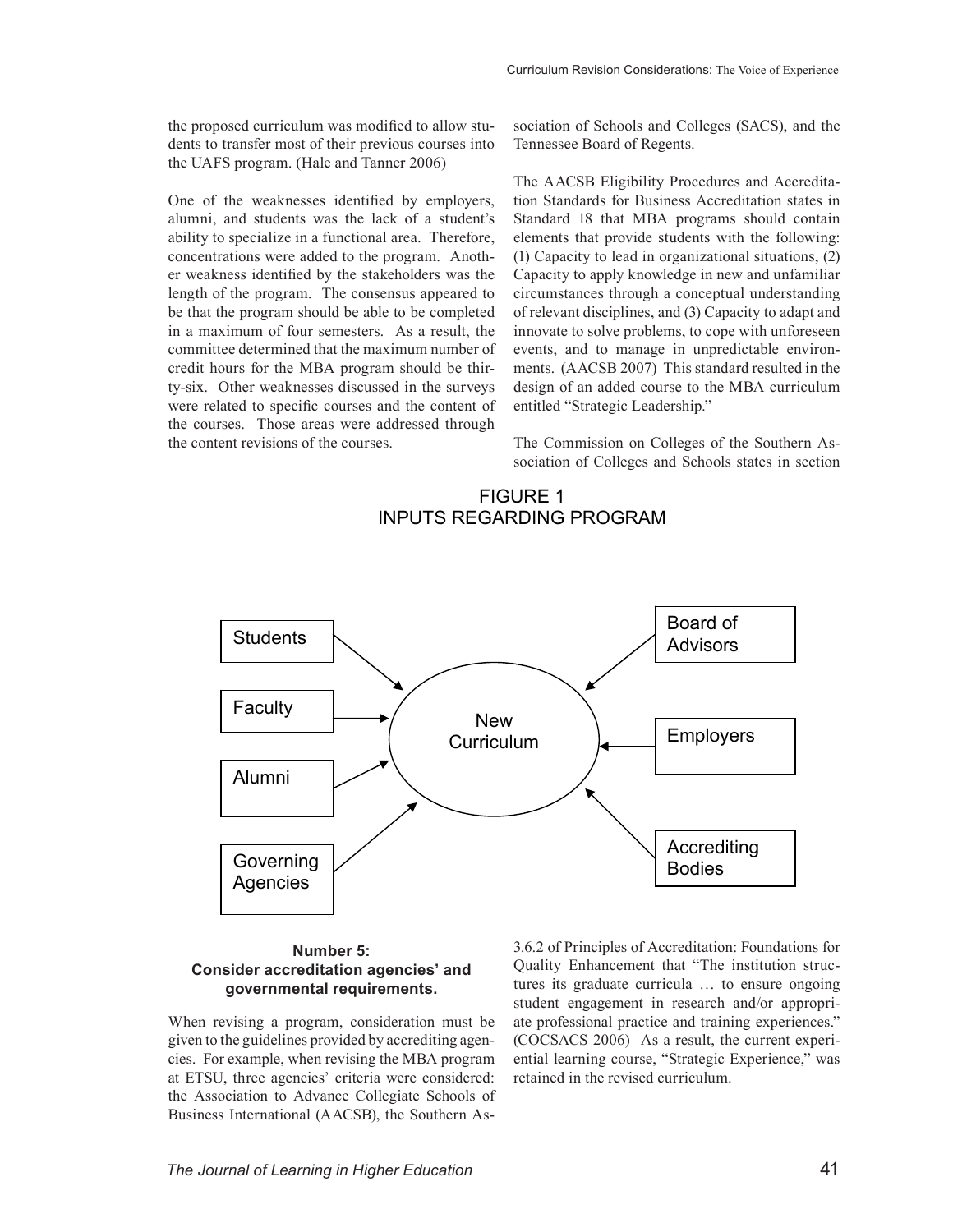The Tennessee Board of Regents is the state governmental agency to whom ETSU reports. TBR Policy 2:01:01:00 addresses the approval process for academic programs, and states that substantive revision of existing academic programs must be approved first by the institution, then by TBR, and then by the Tennessee Higher Education Commission. (TBR 2006) With these steps in mind, the committee delegated specific individuals to complete the necessary forms for the approvals.

It is interesting to note that the stakeholders providing inputs into a curriculum (see Figure 1) are not, with the exception of the faculty, involved in the curriculum approval process. Figure 2 illustrates the approval process for a curriculum revision.

#### **Number 6: Consider what other programs are doing.**

Other programs have gone through a curriculum revision, so it is important to gather information about other similar programs. When ETSU was considering a revision in its Master of Business Administration (MBA) program, one of the first steps was to conduct a benchmarking study of peer programs, competitor programs, and aspirant programs. Information was collected as to the requirements for foundation courses, number of credit hours needed for completion of the program, course content of the program, and admission standards. The study highlighted the strengths and weakness of the ETSU program, and gave the committee a starting point for discussion.

#### **Number 7: Consider the resources available.**

One of the weaknesses in the ETSU MBA program was the lack of resources to offer team-taught courses. Many of the courses in the existing MBA program were cross-functional courses that required two faculty members to effectively teach the content of the course. With the turnover in faculty and the lack of financial resources to fund two faculty members per course, these cross-functional courses were not longer feasible. On the other hand, one of the strengths of the program was the availability of other resources, i.e., technological resources and financial support for release time to develop new courses.

#### **Number 8 Consider assurance of learning goals.**

As the courses were developed in the MBA program, the committee concurrently addressed the assurance of learning goals for the program. Rubrics were written, and decisions were made as to the courses in which the rubrics should be used. Doing the curriculum revision and addressing the assurance of learning at the same time facilitated the direction of both processes. The AACSB International accreditation standard number 15 states, "The school uses well documented, systematic processes to develop, monitor, evaluate, and revise the substance and delivery of the curricula of degree programs, and toe assess the impact of curricula on learning." (AACSB 2007) Following this statement, the standard lists areas of knowledge and skills that business programs, undergraduate and graduate, should contain. The committee used these two pieces of information to create a comprehensive curriculum and imbed assurance of learning goals and measurement within the revised courses.

#### **Number 9 Consider compromise.**

Every member of the faculty will have his or her concept of the ideal program. Unfortunately, each of these concepts differs. In order for a curriculum revision to succeed, many compromises must be made. In limiting the number of courses required for an MBA degree, not all areas identified by the faculty can be included in the program. As a result, negotiation must occur. The original goal of the revised MBA was to have a project management focus. However, as the committee studied the competencies needed by MBA graduates, it became clear that the project management focus was not realistic. As a compromise, a concentration in Project Management was added to the curriculum.

#### **Number 10 Remember it will change.**

Bisoux (2005) stated, ". . . perhaps the most significant characteristic" of the new MBA programs is that they are in a constant state of revision. One of the factors considered in the revision of ETSU' MBA program was the ability to revise the program easily in future as the environment changes. Courses were given generic titles, i.e., Economics for Managers and Accounting Information for Decision Makers, so that the content of the courses could